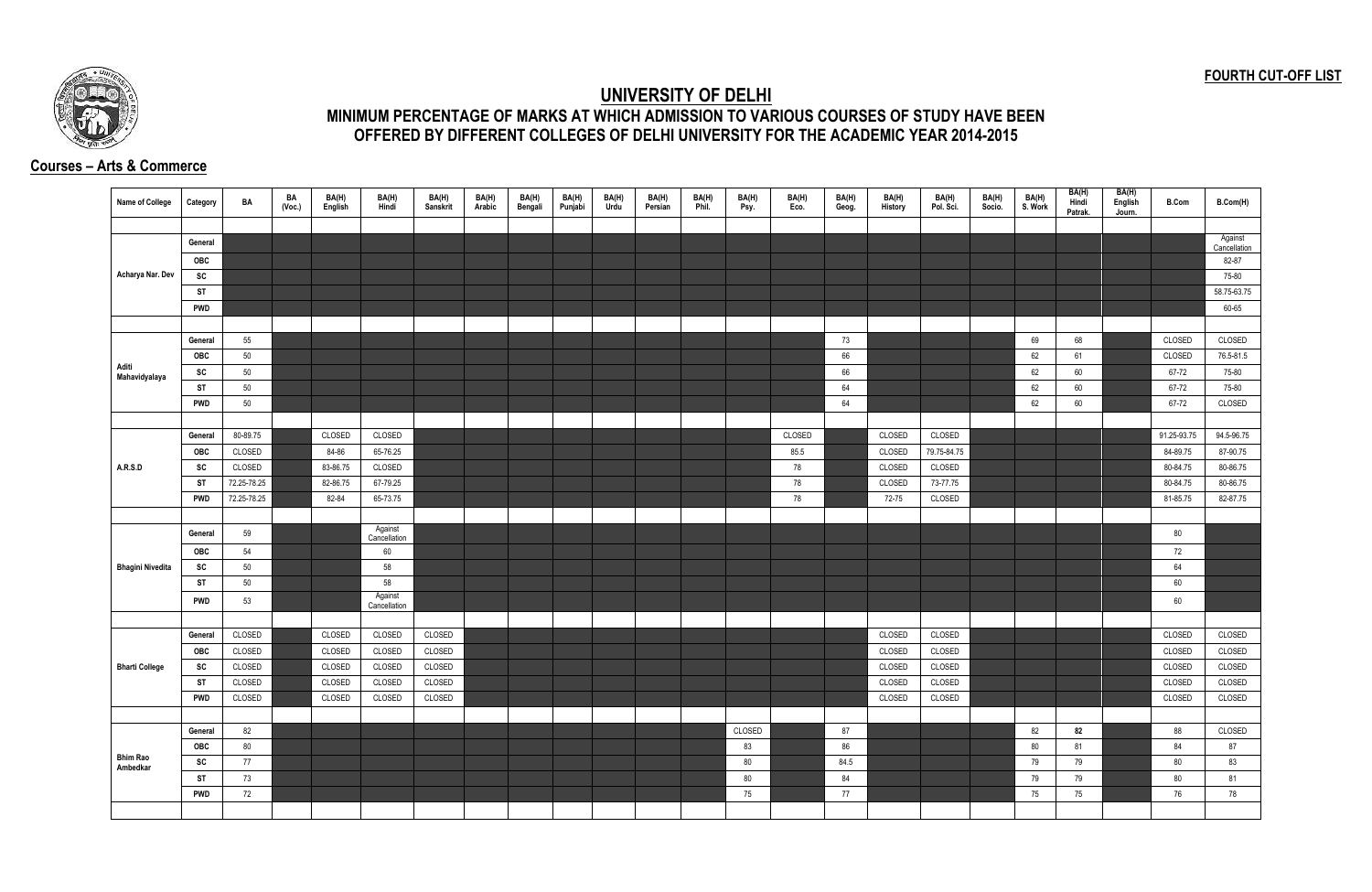| <b>Name of College</b> | Category   | BA               | BA<br>(Vec.) | BA(H)<br>English | BA(H)<br>Hindi | BA(H)<br><b>Sanskrit</b> | BA(H)<br>Arabic | BA(H)<br>Bengali | BA(H)<br>Punjabi | BA(H)<br>Urdu | BA(H)<br>Persian | BA(H)<br>Phil. | BA(H)<br>Psy. | BA(H)<br>Eco. | BA(H)<br>Geog. | BA(H)<br>History       | BA(H)<br>Pol. Sci. | BA(H)<br>Socio. | BA(H)<br>S. Work | BA(H)<br>Hindi<br>Patrak. | BA(H)<br>English<br>Journ. | <b>B.Com</b>       | B.Com(H)             |
|------------------------|------------|------------------|--------------|------------------|----------------|--------------------------|-----------------|------------------|------------------|---------------|------------------|----------------|---------------|---------------|----------------|------------------------|--------------------|-----------------|------------------|---------------------------|----------------------------|--------------------|----------------------|
|                        |            |                  |              |                  |                |                          |                 |                  |                  |               |                  |                |               |               |                |                        |                    |                 |                  |                           |                            |                    |                      |
|                        | General    |                  |              |                  |                |                          |                 |                  |                  |               |                  |                |               | 95-97         |                | CLOSED                 |                    |                 |                  |                           |                            |                    | 94.597.5             |
| College of Voc.        | OBC        |                  |              |                  |                |                          |                 |                  |                  |               |                  |                |               | 86.5-88.5     |                | CLOSED                 |                    |                 |                  |                           |                            |                    | 87-90                |
| <b>Studies</b>         | SC         |                  |              |                  |                |                          |                 |                  |                  |               |                  |                |               | 82-84         |                | CLOSED                 |                    |                 |                  |                           |                            |                    | 84-87                |
|                        | ST         |                  |              |                  |                |                          |                 |                  |                  |               |                  |                |               | 81-83         |                | CLOSED                 |                    |                 |                  |                           |                            |                    | 82-85                |
|                        | <b>PWD</b> |                  |              |                  |                |                          |                 |                  |                  |               |                  |                |               | 80-82         |                | 65                     |                    |                 |                  |                           |                            |                    | 81-84                |
|                        |            |                  |              |                  |                |                          |                 |                  |                  |               |                  |                |               |               |                |                        |                    |                 |                  |                           |                            |                    |                      |
|                        | General    | 85               |              | CLOSED           | 78.5           | 53                       |                 |                  |                  |               |                  | CLOSED         | 94.5          | CLOSED        |                | CLOSED                 | 90.5               |                 |                  |                           |                            | CLOSED             | CLOSED               |
|                        | OBC        | CLOSED           |              | 87.5-91.5        | 71             | 48                       |                 |                  |                  |               |                  | 77             | 86            | 91.25         |                | 84-86                  | CLOSED             |                 |                  |                           |                            | CLOSED             | 92.5                 |
| <b>Daulat Ram</b>      | SC         | 74               |              | 88               | CLOSED         | 50                       |                 |                  |                  |               |                  | 77             | 85            | 85.5          |                | CLOSED                 | CLOSED             |                 |                  |                           |                            | CLOSED             | CLOSED               |
|                        | ST         | 70               |              | 85               | 70             | 50                       |                 |                  |                  |               |                  | 77             | CLOSED        | 81            |                | CLOSED                 | 85.5               |                 |                  |                           |                            | CLOSED             | 80.75                |
|                        | <b>PWD</b> | CLOSED           |              | 82               | CLOSED         | 50                       |                 |                  |                  |               |                  | 77             | 85            | 75            |                | CLOSED                 | 80                 |                 |                  |                           |                            | CLOSED             | 81                   |
|                        |            |                  |              |                  |                |                          |                 |                  |                  |               |                  |                |               |               |                |                        |                    |                 |                  |                           |                            |                    |                      |
|                        | General    | CLOSED           |              | 88.5             |                |                          |                 |                  |                  |               |                  |                |               |               |                |                        |                    |                 |                  |                           |                            |                    | CLOSED               |
| Deen Dayal             | OBC        | CLOSED           |              | CLOSED           |                |                          |                 |                  |                  |               |                  |                |               |               |                |                        |                    |                 |                  |                           |                            |                    | 88                   |
| Upadhayaya             | SC         | CLOSED           |              | 80               |                |                          |                 |                  |                  |               |                  |                |               |               |                |                        |                    |                 |                  |                           |                            |                    | 80                   |
|                        | ST         | 68               |              | 80               |                |                          |                 |                  |                  |               |                  |                |               |               |                |                        |                    |                 |                  |                           |                            |                    | 65                   |
|                        | <b>PWD</b> | 62               |              | 70               |                |                          |                 |                  |                  |               |                  |                |               |               |                |                        |                    |                 |                  |                           |                            |                    | 60                   |
|                        |            |                  |              |                  |                |                          |                 |                  |                  |               |                  |                |               |               |                |                        |                    |                 |                  |                           |                            |                    |                      |
|                        |            |                  |              |                  |                |                          |                 |                  |                  |               |                  |                |               |               |                |                        |                    |                 |                  |                           |                            |                    |                      |
|                        | General    | CLOSED           |              | 92.5             |                |                          |                 |                  |                  |               |                  |                |               | CLOSED        |                | CLOSED                 | CLOSED             |                 |                  |                           | 93.75-97.25                | CLOSED             | CLOSED               |
| Delhi Coll. of         | OBC        | CLOSED<br>CLOSED |              | 88.5<br>86.5     |                |                          |                 |                  |                  |               |                  |                |               | 88.75         |                | CLOSED<br>79.5-81.5    | CLOSED<br>CLOSED   |                 |                  |                           | 92.25-94.25<br>91.25-93.75 | 89-91<br>87.5-89.5 | 91-92.5<br>88.5-90.5 |
| Arts & Com.            | SC<br>ST   | 71.5-80.75       |              | 86.5             |                |                          |                 |                  |                  |               |                  |                |               | 88            |                |                        | CLOSED             |                 |                  |                           | 91.25-93.75                | 87-89              | 88-90                |
|                        | <b>PWD</b> | 71.5-80.75       |              | 88.5             |                |                          |                 |                  |                  |               |                  |                |               | 88<br>88.75   |                | 79.5-81.5<br>79.5-81.5 | CLOSED             |                 |                  |                           | 92.25-94.25                | 89-91              | 91-92.5              |
|                        |            |                  |              |                  |                |                          |                 |                  |                  |               |                  |                |               |               |                |                        |                    |                 |                  |                           |                            |                    |                      |
|                        | General    | CLOSED           |              | CLOSED           | CLOSED         | 45                       |                 |                  |                  |               |                  |                |               | CLOSED        |                | CLOSED                 | CLOSED             |                 |                  |                           |                            |                    | 93                   |
|                        | <b>OBC</b> | CLOSED           |              | 81               | CLOSED         | 45                       |                 |                  |                  |               |                  |                |               | CLOSED        |                | CLOSED                 | CLOSED             |                 |                  |                           |                            |                    | 84                   |
| Deshbandhu             | SC         | WL               |              | CLOSED           | CLOSED         | 45                       |                 |                  |                  |               |                  |                |               | CLOSED        |                | CLOSED                 | CLOSED             |                 |                  |                           |                            |                    | CLOSED               |
|                        | ST         | 62.5             |              | CLOSED           | 57             | 43                       |                 |                  |                  |               |                  |                |               | 67            |                | CLOSED                 | 70                 |                 |                  |                           |                            |                    | 64                   |
|                        | <b>PWD</b> | 63               |              | 82.5             | CLOSED         | 45                       |                 |                  |                  |               |                  |                |               | 78            |                | 64                     | 70                 |                 |                  |                           |                            |                    | 87                   |
|                        |            |                  |              |                  |                |                          |                 |                  |                  |               |                  |                |               |               |                |                        |                    |                 |                  |                           |                            |                    |                      |
|                        | General    | CLOSED           |              | CLOSED           | CLOSED         |                          |                 |                  |                  |               |                  |                |               |               |                |                        | CLOSED             |                 |                  |                           |                            | 88.5-88.75         | CLOSED               |
|                        | <b>OBC</b> | CLOSED           |              | CLOSED           | CLOSED         |                          |                 |                  |                  |               |                  |                |               |               |                |                        | 75-77              |                 |                  |                           |                            | CLOSED             | 82-83                |
| Ramanujan              | SC         | CLOSED           |              | CLOSED           | CLOSED         |                          |                 |                  |                  |               |                  |                |               |               |                |                        | CLOSED             |                 |                  |                           |                            | 72                 | 77-78                |
|                        | <b>ST</b>  | CLOSED           |              | CLOSED           | CLOSED         |                          |                 |                  |                  |               |                  |                |               |               |                |                        | CLOSED             |                 |                  |                           |                            | 60                 | 65                   |
|                        | <b>PWD</b> | 54               |              | 70               | 60             |                          |                 |                  |                  |               |                  |                |               |               |                |                        | 65                 |                 |                  |                           |                            | 65                 | 70                   |
|                        |            |                  |              |                  |                |                          |                 |                  |                  |               |                  |                |               |               |                |                        |                    |                 |                  |                           |                            |                    |                      |
|                        | General    | CLOSED           |              | CLOSED           | CLOSED         |                          |                 |                  |                  |               |                  |                |               | CLOSED        | CLOSED         | CLOSED                 | CLOSED             |                 |                  |                           |                            | 91.5               | CLOSED               |
|                        | <b>OBC</b> | CLOSED           |              | CLOSED           | CLOSED         |                          |                 |                  |                  |               |                  |                |               | 84.5          | CLOSED         | CLOSED                 | CLOSED             |                 |                  |                           |                            | 84.25              | CLOSED               |
| <b>Dyal Singh</b>      | SC         | CLOSED           |              | CLOSED           | CLOSED         |                          |                 |                  |                  |               |                  |                |               | CLOSED        | CLOSED         | CLOSED                 | CLOSED             |                 |                  |                           |                            | 76                 | 79                   |
|                        | ST         | CLOSED           |              | CLOSED           | CLOSED         |                          |                 |                  |                  |               |                  |                |               | 71.75         | CLOSED         | CLOSED                 | CLOSED             |                 |                  |                           |                            | 70                 | 66                   |
|                        | <b>PWD</b> | CLOSED           |              | CLOSED           | CLOSED         |                          |                 |                  |                  |               |                  |                |               | 55            | CLOSED         | CLOSED                 | CLOSED             |                 |                  |                           |                            | 57                 | 58                   |
|                        |            |                  |              |                  |                |                          |                 |                  |                  |               |                  |                |               |               |                |                        |                    |                 |                  |                           |                            |                    |                      |
|                        |            |                  |              |                  |                |                          |                 |                  |                  |               |                  |                |               |               |                |                        |                    |                 |                  |                           |                            |                    |                      |
|                        |            |                  |              |                  |                |                          |                 |                  |                  |               |                  |                |               |               |                |                        |                    |                 |                  |                           |                            |                    |                      |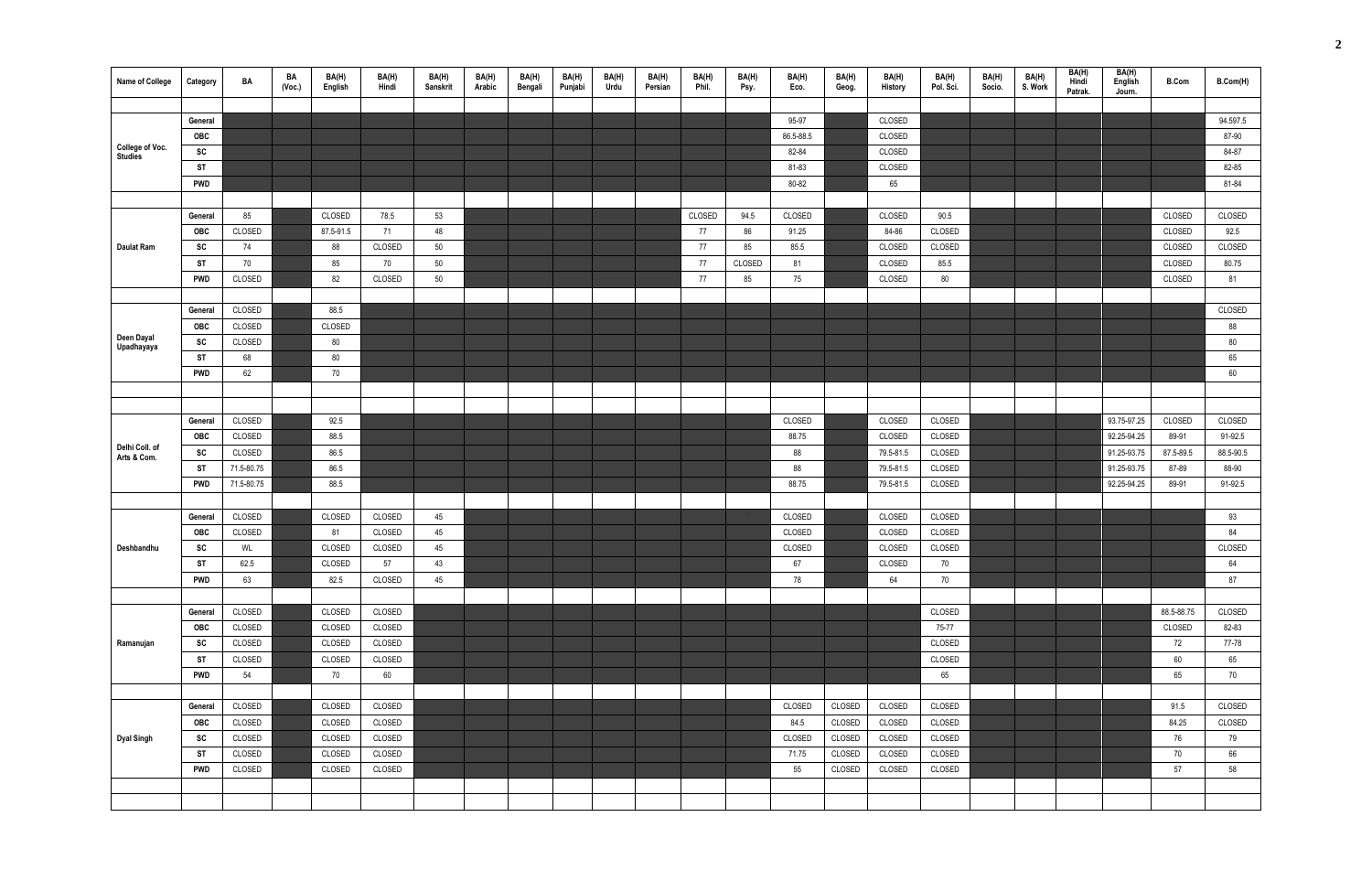| <b>Name of College</b> | Category   | BA          | BA<br>(Vec.) | BA(H)<br>English | BA(H)<br>Hindi | BA(H)<br>Sanskrit | BA(H)<br>Arabic | BA(H)<br>Bengali | BA(H)<br>Punjabi | BA(H)<br>Urdu | BA(H)<br>Persian | BA(H)<br>Phil.     | BA(H)<br>Psy. | BA(H)<br>Eco. | BA(H)<br>Geog. | BA(H)<br>History | BA(H)<br>Pol. Sci. | BA(H)<br>Socio. | BA(H)<br>S. Work           | BA(H)<br>Hindi<br>Patrak. | BA(H)<br>English<br>Journ.                             | <b>B.Com</b> | B.Com(H)   |
|------------------------|------------|-------------|--------------|------------------|----------------|-------------------|-----------------|------------------|------------------|---------------|------------------|--------------------|---------------|---------------|----------------|------------------|--------------------|-----------------|----------------------------|---------------------------|--------------------------------------------------------|--------------|------------|
|                        |            |             |              |                  |                |                   |                 |                  |                  |               |                  |                    |               |               |                |                  |                    |                 |                            |                           |                                                        |              |            |
|                        | General    | 75          | 78-82        | CLOSED           |                |                   |                 |                  |                  |               |                  |                    |               |               |                |                  | CLOSED             |                 |                            |                           |                                                        | 87.5         | CLOSED     |
|                        | <b>OBC</b> | 69          | 70-73        | 77               |                |                   |                 |                  |                  |               |                  |                    |               |               |                |                  | CLOSED             |                 |                            |                           |                                                        | 78           | 80         |
| Dyal Singh (Eve.)      | SC         | 67          | 68-70        | 75               |                |                   |                 |                  |                  |               |                  |                    |               |               |                |                  | CLOSED             |                 |                            |                           |                                                        | 75           | 78         |
|                        | ST         | 67          | 68-70        | 75               |                |                   |                 |                  |                  |               |                  |                    |               |               |                |                  | CLOSED             |                 |                            |                           |                                                        | 75           | 78         |
|                        | <b>PWD</b> | 60          | 60-68        | 65               |                |                   |                 |                  |                  |               |                  |                    |               |               |                |                  | CLOSED             |                 |                            |                           |                                                        | 65           | 68         |
|                        |            |             |              |                  |                |                   |                 |                  |                  |               |                  |                    |               |               |                |                  |                    |                 |                            |                           |                                                        |              |            |
|                        | General    | CLOSED      |              | CLOSED           | CLOSED         | CLOSED            |                 |                  |                  |               |                  | CLOSED             | CLOSED        |               |                | CLOSED           | CLOSED             |                 |                            |                           |                                                        | 93.25        | 95.25      |
|                        | <b>OBC</b> | 76-80       |              | CLOSED           | CLOSED         | 40.5              |                 |                  |                  |               |                  | 73.5-77.5          | CLOSED        |               |                | CLOSED           | CLOSED             |                 |                            |                           |                                                        | CLOSED       | 90         |
| Gargi                  | SC         | CLOSED      |              | CLOSED           | CLOSED         | CLOSED            |                 |                  |                  |               |                  | 71.25              | CLOSED        |               |                | CLOSED           | CLOSED             |                 |                            |                           |                                                        | CLOSED       | CLOSED     |
|                        | ST         | CLOSED      |              | CLOSED           | CLOSED         | 40.5              |                 |                  |                  |               |                  | 71.25              | CLOSED        |               |                | CLOSED           | CLOSED             |                 |                            |                           |                                                        | 64           | 75         |
|                        | <b>PWD</b> | 58          |              | CLOSED           | 58             | 45                |                 |                  |                  |               |                  | 58                 | CLOSED        |               |                | 58               | CLOSED             |                 |                            |                           |                                                        | 58           | 58         |
|                        |            |             |              |                  |                |                   |                 |                  |                  |               |                  |                    |               |               |                |                  |                    |                 |                            |                           |                                                        |              |            |
|                        | General    | 85-94       |              | 94.75-96         | 81-85.5        | 66-71             |                 |                  |                  |               |                  |                    |               | 96.5-97.25    |                | 93.25-95.25      |                    |                 |                            |                           |                                                        |              | CLOSED     |
|                        | OBC        | 84-92       |              | 71.5-93          | 79-84          | 62-67             |                 |                  |                  |               |                  |                    |               | 94-95         |                | CLOSED           |                    |                 |                            |                           |                                                        |              | 94.5-96.5  |
| Hans Raj               | SC         | 86-88       |              | 88-91            | 79-84          | 59-64             |                 |                  |                  |               |                  |                    |               | 91-92         |                | 87-89            |                    |                 |                            |                           |                                                        |              | 91-93      |
|                        | <b>ST</b>  | 86-88       |              | 87-91            | 79-84          | 59-64             |                 |                  |                  |               |                  |                    |               | 89-90         |                | CLOSED           |                    |                 |                            |                           |                                                        |              | 83-85      |
|                        | <b>PWD</b> | 85-93       |              | 91-94            | 79-84          | 59-64             |                 |                  |                  |               |                  |                    |               | 92-93         |                | CLOSED           |                    |                 |                            |                           |                                                        |              | 88.5-96.25 |
|                        |            |             |              |                  |                |                   |                 |                  |                  |               |                  |                    |               |               |                |                  |                    |                 |                            |                           |                                                        |              |            |
|                        | General    | CLOSED      |              | 95.5-97          | CLOSED         | CLOSED            |                 |                  |                  |               |                  | $92.75 -$<br>96.75 |               | 96.75-98.25   |                | CLOSED           | CLOSED             | 94-96           |                            |                           |                                                        |              | CLOSED     |
|                        | <b>OBC</b> | CLOSED      |              | 92.25-94.25      | CLOSED         | 56-68             |                 |                  |                  |               |                  | 87.5-91.5          |               | 95-97         |                | 91-94            | CLOSED             | 91.5-93.5       |                            |                           |                                                        |              | 94.5-97    |
| Hindu                  | SC         | 89          |              | CLOSED           | CLOSED         | CLOSED            |                 |                  |                  |               |                  | 87                 |               | CLOSED        |                | CLOSED           | CLOSED             | 90              |                            |                           |                                                        |              | 91.5       |
|                        | ST         | 89          |              | CLOSED           | 78             | 57                |                 |                  |                  |               |                  | 87                 |               | 91.25         |                | CLOSED           | CLOSED             | 92              |                            |                           |                                                        |              | 84.25      |
|                        | <b>PWD</b> | 86          |              | CLOSED           | CLOSED         | CLOSED            |                 |                  |                  |               |                  | 87                 |               | 91.50         |                | 88               | CLOSED             | 92              |                            |                           |                                                        |              | 91.75      |
|                        |            |             |              |                  |                |                   |                 |                  |                  |               |                  |                    |               |               |                |                  |                    |                 |                            |                           |                                                        |              |            |
|                        | General    | 84.75-89.75 |              | CLOSED           | 78.5           | 48                |                 |                  |                  |               |                  | 84.5               | CLOSED        | CLOSED        |                | 90.5-92.5        | CLOSED             |                 |                            |                           |                                                        |              | 96         |
|                        | <b>OBC</b> | 72-77       |              | CLOSED           | 72             | 45                |                 |                  |                  |               |                  | 79                 | 89            | CLOSED        |                | 82-86            | 85                 |                 | General<br>$\mathbf{L}$    |                           | BA(H) Mass Media & Mass Communication<br><b>CLOSED</b> |              | 90.75      |
| I.P. College           | SC         | 73-78       |              | CLOSED           | 74             | 45                |                 |                  |                  |               |                  | 75                 | 89            | 83            |                | 82               | 83                 |                 | <b>OBC</b><br>$\mathbf{r}$ | 88                        |                                                        |              | 82         |
|                        | ST         | 74-79       |              | CLOSED           | 73             | 45                |                 |                  |                  |               |                  | 77                 | 89            | 83            |                | 86.75            | CLOSED             |                 | sc<br><b>ST</b>            | 80<br>80                  |                                                        |              | 74         |
|                        | <b>PWD</b> | 65-70       |              | 78               | CLOSED         | 45                |                 |                  |                  |               |                  | 75                 | 85            | 80            |                | 80               | 82                 |                 | PwD                        |                           | <b>CLOSED</b>                                          |              | CLOSED     |
|                        |            |             |              |                  |                |                   |                 |                  |                  |               |                  |                    |               |               |                |                  |                    |                 |                            |                           |                                                        |              |            |
|                        | General    | CLOSED      |              | 87-91.5          | CLOSED         | CLOSED            |                 |                  |                  |               |                  | CLOSED             |               | CLOSED        |                | CLOSED           | CLOSED             | CLOSED          |                            |                           |                                                        | 91           | 94.25      |
|                        | OBC        | 66-69       |              | CLOSED           | CLOSED         | 44                |                 |                  |                  |               |                  | 77                 |               | 87            |                | 75-79            | 79-84              | 77              |                            |                           |                                                        | 80           | 80         |
| Janki Devi<br>Memorial | SC         | CLOSED      |              | CLOSED           | CLOSED         | CLOSED            |                 |                  |                  |               |                  | 69.5               |               | 84            |                | CLOSED           | CLOSED             | 74              |                            |                           |                                                        | 77           | 80         |
|                        | <b>ST</b>  | 64-69       |              | 78               | CLOSED         | 44                |                 |                  |                  |               |                  | 69.5               |               | 84            |                | CLOSED           | 72-77              | 72              |                            |                           |                                                        | 77           | 80         |
|                        | <b>PWD</b> | 64-69       |              | 77               | CLOSED         | 44                |                 |                  |                  |               |                  | 69.5               |               | 84            |                | 69-73            | 70-74              | 72              |                            |                           |                                                        | 77           | 80         |
|                        |            |             |              |                  |                |                   |                 |                  |                  |               |                  |                    |               |               |                |                  |                    |                 |                            |                           |                                                        |              |            |
|                        | General    | CLOSED      |              | CLOSED           | CLOSED         | 45                |                 |                  |                  |               |                  |                    |               | 93.25         |                | CLOSED           | CLOSED             |                 |                            |                           | 89                                                     | CLOSED       | CLOSED     |
|                        | <b>OBC</b> | 62          |              | CLOSED           | 57             | 40.5              |                 |                  |                  |               |                  |                    |               | 85            |                | 66-71            | 70-75              |                 |                            |                           | 84                                                     | 78.5         | 83.25      |
| Kalindi                | SC         | 64          |              | CLOSED           | CLOSED         | 40.5              |                 |                  |                  |               |                  |                    |               | 75            |                | 68-70            | CLOSED             |                 |                            |                           | 82                                                     | 74           | 80.5       |
|                        | <b>ST</b>  | 64          |              | 75               | 57             | 40.5              |                 |                  |                  |               |                  |                    |               | 75            |                | 64-69            | 64.5-69.5          |                 |                            |                           | 82                                                     | 73           | 80         |
|                        | <b>PWD</b> | 64          |              | 75               | 57             | 40.5              |                 |                  |                  |               |                  |                    |               | 75            |                | 64-69            | 70-75              |                 |                            |                           | 82                                                     | 75           | 80         |
|                        |            |             |              |                  |                |                   |                 |                  |                  |               |                  |                    |               |               |                |                  |                    |                 |                            |                           |                                                        |              |            |
|                        |            |             |              |                  |                |                   |                 |                  |                  |               |                  |                    |               |               |                |                  |                    |                 |                            |                           |                                                        |              |            |
|                        |            |             |              |                  |                |                   |                 |                  |                  |               |                  |                    |               |               |                |                  |                    |                 |                            |                           |                                                        |              |            |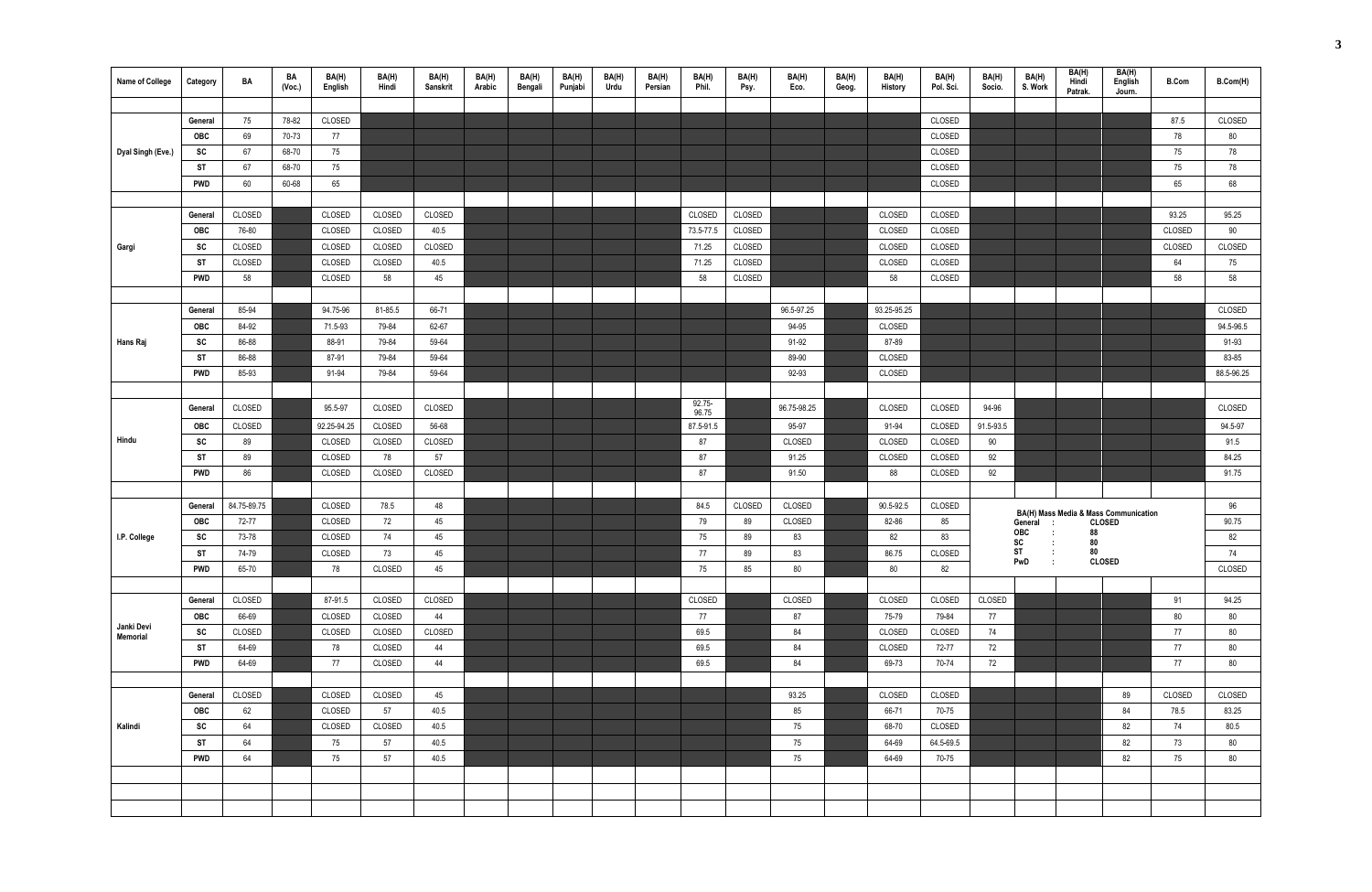| <b>Name of College</b>  | Category   | BA                 | BA<br>(Vec.) | BA(H)<br>English   | BA(H)<br>Hindi     | BA(H)<br><b>Sanskrit</b> | BA(H)<br>Arabic | BA(H)<br>Bengali | BA(H)<br>Punjabi | BA(H)<br>Urdu | BA(H)<br>Persian | BA(H)<br>Phil.     | BA(H)<br>Psy.      | BA(H)<br>Eco.      | BA(H)<br>Geog.  | BA(H)<br>History   | BA(H)<br>Pol. Sci. | BA(H)<br>Socio.     | BA(H)<br>S. Work | BA(H)<br>Hindi<br>Patrak. | BA(H)<br>English<br>Journ. | <b>B.Com</b>       | B.Com(H)           |
|-------------------------|------------|--------------------|--------------|--------------------|--------------------|--------------------------|-----------------|------------------|------------------|---------------|------------------|--------------------|--------------------|--------------------|-----------------|--------------------|--------------------|---------------------|------------------|---------------------------|----------------------------|--------------------|--------------------|
|                         |            |                    |              |                    |                    |                          |                 |                  |                  |               |                  |                    |                    |                    |                 |                    |                    |                     |                  |                           |                            |                    |                    |
|                         | General    | CLOSED             |              | CLOSED             | CLOSED             | CLOSED                   |                 |                  |                  |               |                  | 84.5               | CLOSED             | 95.5-97.75         | CLOSED          | CLOSED             | CLOSED             | CLOSED              |                  |                           | CLOSED                     | CLOSED             | CLOSED             |
|                         | <b>OBC</b> | 76-84              |              | CLOSED             | CLOSED             | 45-50                    |                 |                  |                  |               |                  | 76.5               | CLOSED             | 90-92.25           | 85-87           | CLOSED             | 83-86              | 79-85               |                  |                           | CLOSED                     | CLOSED             | CLOSED             |
| Kamala Nehru            | SC         | 76-84              |              | CLOSED             | CLOSED             | CLOSED                   |                 |                  |                  |               |                  | 75.5               | CLOSED             | 89.5-91.25         | 84-86           | CLOSED             | CLOSED             | CLOSED              |                  |                           | 86-89.5                    | CLOSED             | CLOSED             |
|                         | ST         | 76-84              |              | CLOSED             | CLOSED             | 45-50                    |                 |                  |                  |               |                  | 75.5               | CLOSED             | 87-89.25           | 84-86           | CLOSED             | 81-84              | CLOSED              |                  |                           | 86-89.5                    | CLOSED             | CLOSED             |
|                         | PWD        | 75.5-83            |              | CLOSED             | CLOSED             | 45-50                    |                 |                  |                  |               |                  | 74.5               | CLOSED             | 87-89.25           | 82-84           | CLOSED             | 80-83              | 78-84               |                  |                           | CLOSED                     | CLOSED             | CLOSED             |
|                         |            |                    |              |                    |                    |                          |                 |                  |                  |               |                  |                    |                    |                    |                 |                    |                    |                     |                  |                           |                            |                    |                    |
|                         | General    |                    |              |                    |                    |                          |                 |                  |                  |               |                  |                    | CLOSED             |                    |                 |                    |                    |                     |                  |                           |                            |                    | 95.97              |
|                         | OBC        |                    |              |                    |                    |                          |                 |                  |                  |               |                  |                    | 80.5               |                    |                 |                    |                    |                     |                  |                           |                            |                    | 86-90              |
| Keshav<br>Mahavidyalaya | SC         |                    |              |                    |                    |                          |                 |                  |                  |               |                  |                    | CLOSED             |                    |                 |                    |                    |                     |                  |                           |                            |                    | 75-80              |
|                         | ST         |                    |              |                    |                    |                          |                 |                  |                  |               |                  |                    | 70                 |                    |                 |                    |                    |                     |                  |                           |                            |                    | 65-70              |
|                         | PWD        |                    |              |                    |                    |                          |                 |                  |                  |               |                  |                    | 70                 |                    |                 |                    |                    |                     |                  |                           |                            |                    | 65-70              |
|                         |            |                    |              |                    |                    |                          |                 |                  |                  |               |                  |                    |                    |                    |                 |                    |                    |                     |                  |                           |                            |                    |                    |
|                         | General    | CLOSED             |              | CLOSED             | CLOSED             | CLOSED                   |                 | CLOSED           |                  | CLOSED        |                  |                    |                    | CLOSED             | 92.75-<br>95.25 | CLOSED             | CLOSED             |                     |                  |                           |                            | 95.75-96           | CLOSED             |
|                         | <b>OBC</b> | CLOSED             |              | CLOSED             | CLOSED             | CLOSED                   |                 | CLOSED           |                  | CLOSED        |                  |                    |                    | CLOSED             | CLOSED          | CLOSED             | CLOSED             |                     |                  |                           |                            | 91.75-92           | CLOSED             |
| Kirori Mal              | SC         | CLOSED             |              | CLOSED             | CLOSED             | CLOSED                   |                 | CLOSED           |                  | 40-50         |                  |                    |                    | 91-91.25           | CLOSED          | CLOSED             | CLOSED             |                     |                  |                           |                            | 88.25-88.5         | 90.75-91           |
|                         | <b>ST</b>  | CLOSED             |              | 86-87              | CLOSED             | 45-50                    |                 | CLOSED           |                  | CLOSED        |                  |                    |                    | 89-89.5            | CLOSED          | 87.25-87.75        | CLOSED             |                     |                  |                           |                            | 88-88.5            | 88-90              |
|                         | PWD        | CLOSED             |              | CLOSED             | CLOSED             | 45-50                    |                 | CLOSED           |                  | CLOSED        |                  |                    |                    | 89.5-90            | CLOSED          | 87.25-87.75        | CLOSED             |                     |                  |                           |                            | 89.5-90            | 90.5-91            |
|                         |            |                    |              |                    |                    |                          |                 |                  |                  |               |                  |                    |                    |                    |                 |                    |                    |                     |                  |                           |                            |                    |                    |
|                         | General    | 95                 |              | CLOSED             | CLOSED             | CLOSED                   |                 |                  |                  |               |                  | CLOSED             | CLOSED             | CLOSED             |                 | CLOSED             | CLOSED             | CLOSED              |                  |                           | CLOSED                     |                    | CLOSED             |
|                         | OBC        | Contact            |              | Contact            | Contact            | Contact                  |                 |                  |                  |               |                  | Contact            | Contact            | Contact            |                 | Contact            | Contact            | Contact             |                  |                           | Contact                    |                    | Contact            |
|                         | SC         | college<br>Contact |              | college<br>Contact | college<br>Contact | college<br>Contact       |                 |                  |                  |               |                  | college<br>Contact | college<br>Contact | college<br>Contact |                 | college<br>Contact | college<br>Contact | college<br>Contact  |                  |                           | college<br>Contact         |                    | college<br>Contact |
| Lady Shri Ram           |            | college<br>Contact |              | college<br>Contact | college<br>Contact | college<br>Contact       |                 |                  |                  |               |                  | college<br>Contact | college            | college<br>Contact |                 | college<br>Contact | college<br>Contact | college             |                  |                           | college<br>Contact         |                    | college            |
|                         | <b>ST</b>  | college            |              | college            | college            | college                  |                 |                  |                  |               |                  | college            | CLOSED             | college            |                 | college            | college            | CLOSED              |                  |                           | college                    |                    | CLOSED             |
|                         | PWD        | Contact<br>college |              | Contact<br>college | Contact<br>college | Contact<br>college       |                 |                  |                  |               |                  | Contact<br>college | Contact<br>college | Contact<br>college |                 | Contact<br>college | CLOSED             | CLOSED              |                  |                           | Contact<br>college         |                    | CLOSED             |
|                         |            |                    |              |                    |                    |                          |                 |                  |                  |               |                  |                    |                    |                    |                 |                    |                    |                     |                  |                           |                            |                    |                    |
|                         | General    | CLOSED             |              | CLOSED             | CLOSED             | 50                       |                 |                  |                  |               |                  | CLOSED             |                    | CLOSED             |                 | CLOSED             | CLOSED             |                     |                  |                           |                            | 85.5-85.75         | 92.75              |
|                         | OBC        | 67                 |              | CLOSED             | CLOSED             | 45                       |                 |                  |                  |               |                  | CLOSED             |                    | CLOSED             |                 | 66-66.75           | CLOSED             |                     |                  |                           |                            | 77                 | 83.5               |
| Lakshmi Bai             | SC         | 67                 |              | CLOSED             | CLOSED             | 45                       |                 |                  |                  |               |                  | CLOSED             |                    | 70                 |                 | CLOSED             | CLOSED             |                     |                  |                           |                            | 73                 | 75                 |
|                         | <b>ST</b>  | 67                 |              | CLOSED             | 61                 | 45                       |                 |                  |                  |               |                  | CLOSED             |                    | 70                 |                 | CLOSED             | CLOSED             |                     |                  |                           |                            | 73                 | 75                 |
|                         | <b>PWD</b> | CLOSED             |              | 76                 | CLOSED             | 45                       |                 |                  |                  |               |                  | 55                 |                    | 60                 |                 | 66-66.75           | CLOSED             |                     |                  |                           |                            | 78-84.75           | 84-86.75           |
|                         |            |                    |              |                    |                    |                          |                 |                  |                  |               |                  |                    |                    |                    |                 |                    |                    |                     |                  |                           |                            |                    |                    |
|                         | General    | CLOSED             |              | 89.25-91.25        | 76.5               |                          |                 |                  |                  |               |                  |                    |                    |                    |                 |                    | CLOSED             |                     |                  |                           | 91.5                       |                    | CLOSED             |
|                         | OBC        | 75.5               |              | 84.5-86.5          | 72                 |                          |                 |                  |                  |               |                  |                    |                    |                    |                 |                    | CLOSED             |                     |                  |                           | 85.5                       |                    | 84                 |
| Maharaja<br>Agrasen     | SC         | 75.75              |              | 83.75-85.75        | CLOSED             |                          |                 |                  |                  |               |                  |                    |                    |                    |                 |                    | CLOSED             |                     |                  |                           | 85.5                       |                    | 80                 |
|                         | <b>ST</b>  | 75.75              |              | 83.75-85.75        | 70                 |                          |                 |                  |                  |               |                  |                    |                    |                    |                 |                    | CLOSED             |                     |                  |                           | 83                         |                    | 80                 |
|                         | <b>PWD</b> | 70                 |              | 83.75-85.75        | 70                 |                          |                 |                  |                  |               |                  |                    |                    |                    |                 |                    | 79                 |                     |                  |                           | 83                         |                    | 80                 |
|                         |            |                    |              |                    |                    |                          |                 |                  |                  |               |                  |                    |                    |                    |                 |                    |                    |                     |                  |                           |                            |                    |                    |
|                         | General    | CLOSED             |              | CLOSED             | CLOSED             | CLOSED                   |                 |                  |                  |               |                  |                    |                    | CLOSED             |                 | CLOSED             | CLOSED             | CLOSED              |                  |                           |                            | CLOSED             | CLOSED             |
|                         | OBC        | CLOSED             |              | CLOSED             | 65                 | 45                       |                 |                  |                  |               |                  |                    |                    | 89                 |                 | CLOSED             | CLOSED             | CLOSED              |                  |                           |                            | CLOSED             | CLOSED             |
| Maitreyi                | SC         | CLOSED             |              | 85.5               | CLOSED             | CLOSED                   |                 |                  |                  |               |                  |                    |                    | 88                 |                 | 73-78              | 77-82              | 72                  |                  |                           |                            | 83-85              | 84.5-86.5          |
|                         | <b>ST</b>  | 60-73              |              | 85.5               | 65                 | 45                       |                 |                  |                  |               |                  |                    |                    | 88                 |                 | CLOSED             | 77-82              | CLOSED              |                  |                           |                            | 83-85              | 84.5-86.5          |
|                         | <b>PWD</b> | Contact<br>College |              | Contact<br>College | Contact<br>College | Contact<br>College       |                 |                  |                  |               |                  |                    |                    | Contact<br>College |                 | Contact<br>College | Contact<br>College | Contract<br>College |                  |                           |                            | Contact<br>College | Contact<br>College |
|                         |            |                    |              |                    |                    |                          |                 |                  |                  |               |                  |                    |                    |                    |                 |                    |                    |                     |                  |                           |                            |                    |                    |
|                         |            |                    |              |                    |                    |                          |                 |                  |                  |               |                  |                    |                    |                    |                 |                    |                    |                     |                  |                           |                            |                    |                    |
|                         |            |                    |              |                    |                    |                          |                 |                  |                  |               |                  |                    |                    |                    |                 |                    |                    |                     |                  |                           |                            |                    |                    |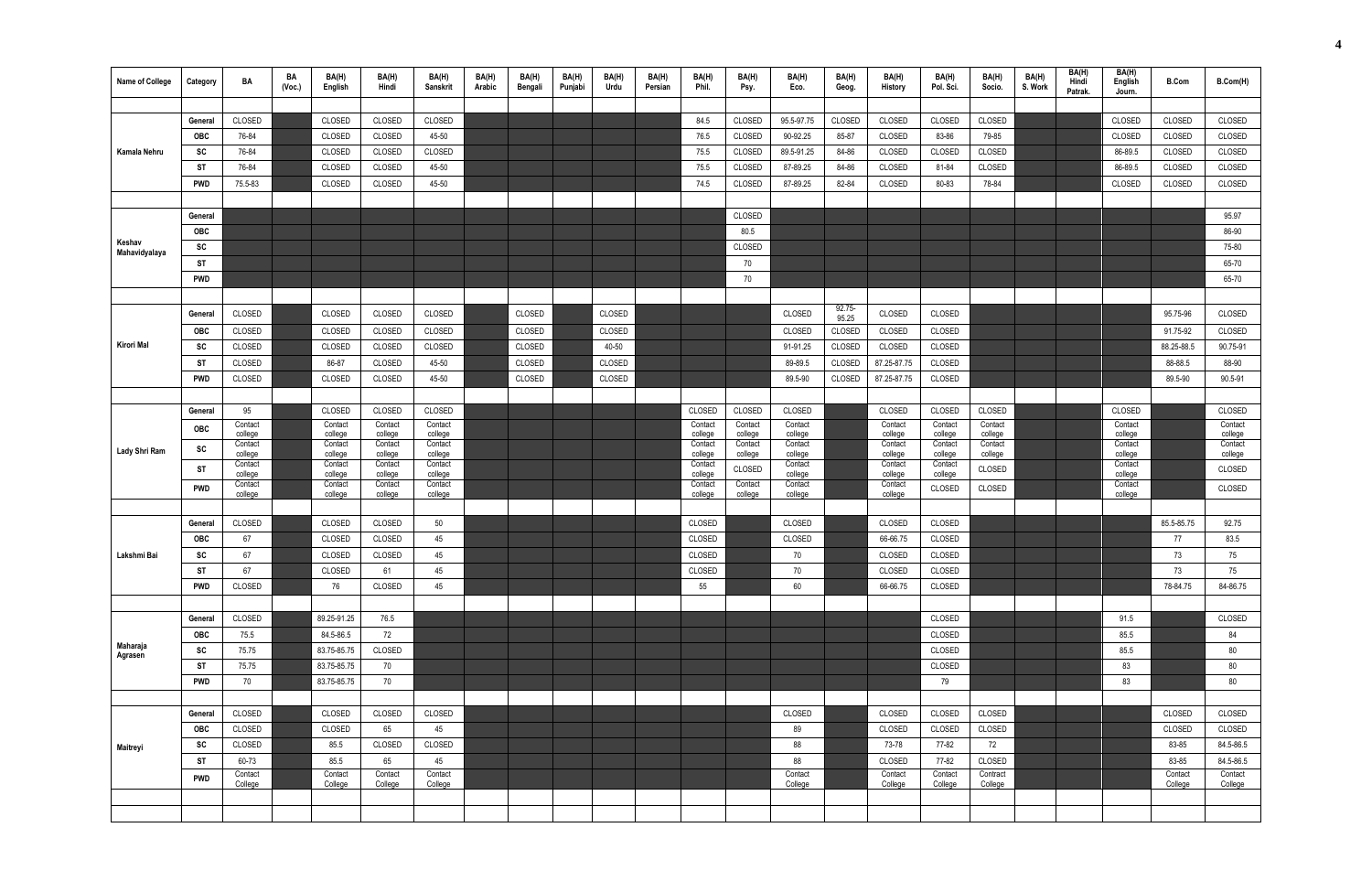| Name of College      | Category   | BA                      | BA<br>(Vec.) | BA(H)<br>English         | BA(H)<br>Hindi           | BA(H)<br>Sanskrit       | BA(H)<br>Arabic | BA(H)<br>Bengali | BA(H)<br>Punjabi | BA(H)<br>Urdu | BA(H)<br>Persian | BA(H)<br>Phil. | BA(H)<br>Psy. | BA(H)<br>Eco.            | BA(H)<br>Geog. | BA(H)<br>History         | BA(H)<br>Pol. Sci.       | BA(H)<br>Socio. | BA(H)<br>S. Work | BA(H)<br>Hindi<br>Patrak. | BA(H)<br>English<br>Journ. | <b>B.Com</b>             | B.Com(H)                 |
|----------------------|------------|-------------------------|--------------|--------------------------|--------------------------|-------------------------|-----------------|------------------|------------------|---------------|------------------|----------------|---------------|--------------------------|----------------|--------------------------|--------------------------|-----------------|------------------|---------------------------|----------------------------|--------------------------|--------------------------|
|                      |            |                         |              |                          |                          |                         |                 |                  |                  |               |                  |                |               |                          |                |                          |                          |                 |                  |                           |                            |                          |                          |
|                      | General    | CLOSED                  |              | CLOSED                   | CLOSED                   | 45                      |                 |                  | CLOSED           |               |                  | CLOSED         | CLOSED        |                          |                | CLOSED                   | CLOSED                   |                 |                  |                           |                            | 89                       | CLOSED                   |
|                      | OBC        | $ \,$                   |              | $\overline{\phantom{a}}$ | $ \,$                    | $ \,$                   |                 |                  | $ \,$            |               |                  | $ \,$          | $-$           |                          |                | $\overline{a}$           | $-$                      |                 |                  |                           |                            | $\overline{\phantom{a}}$ | $\overline{\phantom{a}}$ |
| Mata Sundri          | SC         | 68                      |              | 77                       | CLOSED                   | 40                      |                 |                  | 40               |               |                  | 59             | 78.5          |                          |                | CLOSED                   | CLOSED                   |                 |                  |                           |                            | 79                       | 80                       |
|                      | <b>ST</b>  | 68                      |              | 77                       | CLOSED                   | 40                      |                 |                  | 40               |               |                  | 59             | 78.5          |                          |                | CLOSED                   | CLOSED                   |                 |                  |                           |                            | 79                       | 80                       |
|                      | PWD        | 60                      |              | 65                       | 40                       | 40                      |                 |                  | 40               |               |                  | 45             | 65            |                          |                | 50                       | 55                       |                 |                  |                           |                            | 70                       | 70                       |
|                      |            |                         |              |                          |                          |                         |                 |                  |                  |               |                  |                |               |                          |                |                          |                          |                 |                  |                           |                            |                          |                          |
|                      | General    | CLOSED                  |              | 95-95.5                  | CLOSED                   | CLOSED                  |                 | CLOSED           |                  |               |                  | CLOSED         |               | CLOSED                   | 93.5           | 94.25-96.25              | CLOSED                   | CLOSED          |                  |                           |                            |                          |                          |
|                      | OBC        | 85-89                   |              | 93.25-94.25              | CLOSED                   | 59                      |                 | $ \,$            |                  |               |                  | 85             |               | CLOSED                   | CLOSED         | CLOSED                   | 92.5                     | 91              |                  |                           |                            |                          |                          |
| <b>Miranda House</b> | SC         | 81-85                   |              | 89.75-90.75              | CLOSED                   | CLOSED                  |                 | $-$              |                  |               |                  | 82             |               | CLOSED                   | 90             | 86.25                    | 90                       | 85              |                  |                           |                            |                          |                          |
|                      | <b>ST</b>  | CLOSED                  |              | 92.25-92.75              | 71-74                    | 57                      |                 | $ \,$            |                  |               |                  | 85.5           |               | 88-88.75                 | CLOSED         | CLOSED                   | CLOSED                   | CLOSED          |                  |                           |                            |                          |                          |
|                      | <b>PWD</b> | CLOSED                  |              | 79                       | CLOSED                   | CLOSED                  |                 | $ \,$            |                  |               |                  | 84             |               | CLOSED                   | 85             | 84                       | CLOSED                   | CLOSED          |                  |                           |                            |                          |                          |
|                      |            |                         |              |                          |                          |                         |                 |                  |                  |               |                  |                |               |                          |                |                          |                          |                 |                  |                           |                            |                          |                          |
|                      | General    | Against                 |              | Against                  | Against                  | Against                 |                 |                  |                  |               |                  |                |               | 93.5-94.5                |                | Against                  | Against                  |                 |                  |                           |                            | Against                  | Against                  |
|                      |            | Cancellation<br>Against |              | Cancellation             | Cancellation<br>Against  | Cancellation<br>Against |                 |                  |                  |               |                  |                |               | Against                  |                | Cancellation<br>Against  | Cancellation<br>Against  |                 |                  |                           |                            | Cancellation<br>Against  | Cancellation<br>Against  |
|                      | OBC        | Cancellation            |              | 82-84                    | Cancellation             | Cancellation            |                 |                  |                  |               |                  |                |               | Cancellation             |                | Cancellation             | Cancellation             |                 |                  |                           |                            | Cancellation             | Cancellation             |
| Moti Lal Nehru       | <b>SC</b>  | 72-75                   |              | 79.5                     | Against<br>Cancellation  | Against<br>Cancellation |                 |                  |                  |               |                  |                |               | Against<br>Cancellation  |                | Against<br>Cancellation  | Against<br>Cancellation  |                 |                  |                           |                            | 77                       | Against<br>Cancellation  |
|                      | <b>ST</b>  | 72-75                   |              | 78                       | Against<br>Cancellation  | 45                      |                 |                  |                  |               |                  |                |               | 79                       |                | Against<br>Cancellation  | Against<br>Cancellation  |                 |                  |                           |                            | 72                       | 69                       |
|                      | PWD        | 72-75                   |              | 78                       | Against                  | 45                      |                 |                  |                  |               |                  |                |               | 79                       |                | Against                  | Against                  |                 |                  |                           |                            | 71                       | 76                       |
|                      |            |                         |              |                          | Cancellation             |                         |                 |                  |                  |               |                  |                |               |                          |                | Cancellation             | Cancellation             |                 |                  |                           |                            |                          |                          |
|                      |            | CLOSED                  |              | CLOSED                   |                          |                         |                 |                  |                  |               |                  |                |               |                          |                |                          |                          |                 |                  |                           |                            | 87.25-95.25              | CLOSED                   |
|                      | General    |                         |              |                          | CLOSED                   |                         |                 |                  |                  |               |                  |                |               |                          |                | CLOSED                   | CLOSED                   |                 |                  |                           |                            |                          | 81.5-89.5                |
| Moti Lal Nehru       | OBC<br>SC  | CLOSED<br>CLOSED        |              | CLOSED<br>CLOSED         | CLOSED<br>CLOSED         |                         |                 |                  |                  |               |                  |                |               |                          |                | CLOSED<br>CLOSED         | CLOSED<br>CLOSED         |                 |                  |                           |                            | 79.5-87.5<br>77.75       | 79.75                    |
| (Eve.)               | ST         | CLOSED                  |              | CLOSED                   | CLOSED                   |                         |                 |                  |                  |               |                  |                |               |                          |                | CLOSED                   | CLOSED                   |                 |                  |                           |                            | 77.5                     | 79.5                     |
|                      |            |                         |              |                          |                          |                         |                 |                  |                  |               |                  |                |               |                          |                |                          |                          |                 |                  |                           |                            |                          | 49                       |
|                      | <b>PWD</b> | 49                      |              | 50                       | CLOSED                   |                         |                 |                  |                  |               |                  |                |               |                          |                | 50                       | CLOSED                   |                 |                  |                           |                            | 50                       |                          |
|                      |            |                         |              |                          |                          |                         |                 |                  |                  |               |                  |                |               |                          |                |                          |                          |                 |                  |                           |                            |                          |                          |
|                      | General    | CLOSED                  |              | CLOSED                   | CLOSED                   | 46                      |                 |                  |                  |               |                  |                |               | CLOSED                   |                | CLOSED                   | CLOSED                   |                 |                  |                           |                            | 90                       | CLOSED                   |
|                      | OBC        | CLOSED                  |              | CLOSED                   | CLOSED                   | 45                      |                 |                  |                  |               |                  |                |               | CLOSED                   |                | CLOSED                   | CLOSED                   |                 |                  |                           |                            | CLOSED                   | CLOSED                   |
| P.G.D.A.V.           | SC         | CLOSED                  |              | CLOSED                   | CLOSED                   | CLOSED                  |                 |                  |                  |               |                  |                |               | CLOSED                   |                | CLOSED                   | CLOSED                   |                 |                  |                           |                            | 74                       | CLOSED                   |
|                      | ST         | CLOSED                  |              | CLOSED                   | CLOSED                   | 45                      |                 |                  |                  |               |                  |                |               | CLOSED                   |                | CLOSED                   | CLOSED                   |                 |                  |                           |                            | 64                       | CLOSED                   |
|                      | <b>PWD</b> | CLOSED                  |              | CLOSED                   | CLOSED                   | $40\,$                  |                 |                  |                  |               |                  |                |               | CLOSED                   |                | 50                       | CLOSED                   |                 |                  |                           |                            | 55                       | CLOSED                   |
|                      |            |                         |              |                          |                          |                         |                 |                  |                  |               |                  |                |               |                          |                |                          |                          |                 |                  |                           |                            |                          |                          |
|                      | General    | CLOSED                  |              |                          | CLOSED                   |                         |                 |                  |                  |               |                  |                |               |                          |                |                          | CLOSED                   |                 |                  |                           |                            | CLOSED                   | CLOSED                   |
|                      | OBC        | 66                      |              |                          | 61                       |                         |                 |                  |                  |               |                  |                |               |                          |                |                          | CLOSED                   |                 |                  |                           |                            | 78                       | 80                       |
| P.G.D.A.V.(Eve.)     | SC         | 63                      |              |                          | 60                       |                         |                 |                  |                  |               |                  |                |               |                          |                |                          | CLOSED                   |                 |                  |                           |                            | 70                       | 75                       |
|                      | ST         | 60                      |              |                          | 67                       |                         |                 |                  |                  |               |                  |                |               |                          |                |                          | CLOSED                   |                 |                  |                           |                            | 65                       | 70                       |
|                      | <b>PWD</b> | 58                      |              |                          | 55                       |                         |                 |                  |                  |               |                  |                |               |                          |                |                          | CLOSED                   |                 |                  |                           |                            | $60\,$                   | 60                       |
|                      |            |                         |              |                          |                          |                         |                 |                  |                  |               |                  |                |               |                          |                |                          |                          |                 |                  |                           |                            |                          |                          |
|                      | General    | 77-79                   |              | $\overline{\phantom{m}}$ | $\qquad \qquad -$        | 53                      |                 |                  |                  |               |                  |                |               | $\overline{\phantom{m}}$ |                | $\overline{\phantom{a}}$ | $\overline{\phantom{m}}$ |                 |                  |                           |                            |                          | $ \,$                    |
|                      | OBC        | 72-74                   |              | $\overline{\phantom{m}}$ | $\overline{\phantom{0}}$ | 47                      |                 |                  |                  |               |                  |                |               | $\overline{\phantom{m}}$ |                | $\overline{\phantom{a}}$ | $-$                      |                 |                  |                           |                            |                          | $\overline{\phantom{a}}$ |
| Rajdhani             | SC         | $-$                     |              | $\overline{\phantom{m}}$ | $\qquad \qquad -$        | 45                      |                 |                  |                  |               |                  |                |               | $\overline{\phantom{a}}$ |                | $\overline{\phantom{m}}$ | $-$                      |                 |                  |                           |                            |                          | $-$                      |
|                      | <b>ST</b>  | 65                      |              | 75                       | 60                       | 45                      |                 |                  |                  |               |                  |                |               | 74                       |                | $\overline{\phantom{a}}$ | $-$                      |                 |                  |                           |                            |                          | 70-75                    |
|                      | <b>PWD</b> | 62                      |              | $\overline{\phantom{a}}$ | $\overline{\phantom{a}}$ | 45                      |                 |                  |                  |               |                  |                |               | 74                       |                | $\overline{\phantom{a}}$ | $-$                      |                 |                  |                           |                            |                          | $ \,$                    |
|                      |            |                         |              |                          |                          |                         |                 |                  |                  |               |                  |                |               |                          |                |                          |                          |                 |                  |                           |                            |                          |                          |
|                      |            |                         |              |                          |                          |                         |                 |                  |                  |               |                  |                |               |                          |                |                          |                          |                 |                  |                           |                            |                          |                          |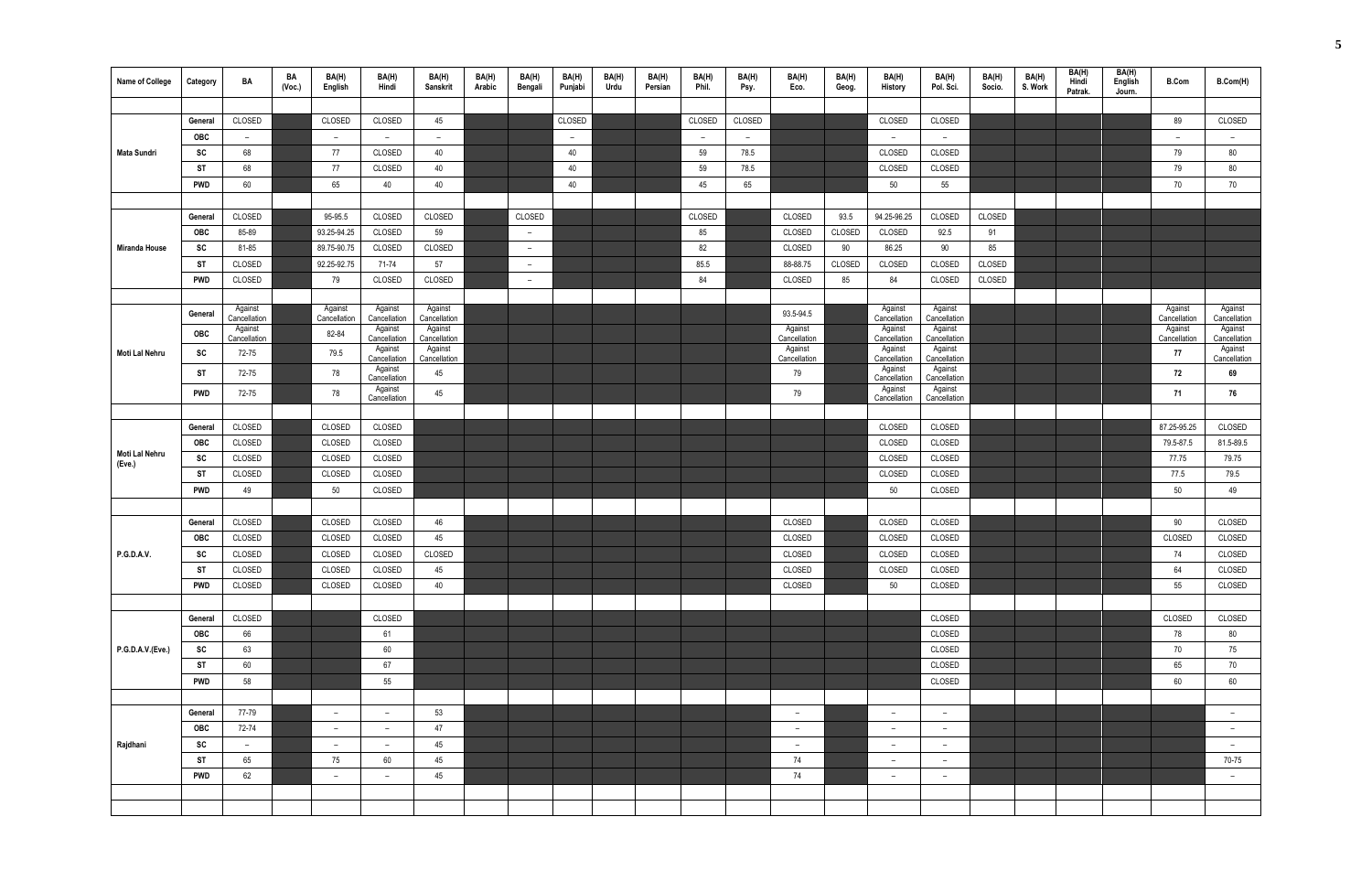|                                    |            |                         | BA     | BA(H)                    | BA(H)  | BA(H)    | BA(H)  | BA(H)   | BA(H)   | BA(H)  | BA(H)   | BA(H) | BA(H) | BA(H)                    | BA(H)              | BA(H)                   | BA(H)       | BA(H)  | BA(H)   | BA(H)            | BA(H)             |              |            |
|------------------------------------|------------|-------------------------|--------|--------------------------|--------|----------|--------|---------|---------|--------|---------|-------|-------|--------------------------|--------------------|-------------------------|-------------|--------|---------|------------------|-------------------|--------------|------------|
| <b>Name of College</b>             | Category   | BA                      | (Vec.) | English                  | Hindi  | Sanskrit | Arabic | Bengali | Punjabi | Urdu   | Persian | Phil. | Psy.  | Eco.                     | Geog.              | History                 | Pol. Sci.   | Socio. | S. Work | Hindi<br>Patrak. | English<br>Journ. | <b>B.Com</b> | B.Com(H)   |
|                                    |            |                         |        |                          |        |          |        |         |         |        |         |       |       |                          |                    |                         |             |        |         |                  |                   |              |            |
|                                    | General    | CLOSED                  |        | CLOSED                   | CLOSED |          |        |         |         |        |         |       |       |                          |                    | Against<br>Cancellation | CLOSED      |        |         | CLOSED           |                   | 92.5         | CLOSED     |
|                                    | OBC        | Against<br>Cancellation |        | CLOSED                   | CLOSED |          |        |         |         |        |         |       |       |                          |                    | Against<br>Cancellation | CLOSED      |        |         | CLOSED           |                   | 86.5         | 88.5       |
| Ram Lal Anand                      | SC         | Against<br>Cancellation |        | 80.5                     | CLOSED |          |        |         |         |        |         |       |       |                          |                    | CLOSED                  | CLOSED      |        |         | 80               |                   | 80.5         | 83.5       |
|                                    | ST         | CLOSED                  |        | 80.5                     | 63     |          |        |         |         |        |         |       |       |                          |                    | 76                      | CLOSED      |        |         | 80               |                   | 79.5         | 81.5       |
|                                    | <b>PWD</b> | 78                      |        | 78.75                    | 63     |          |        |         |         |        |         |       |       |                          |                    | 76                      | 78          |        |         | 80               |                   | 76.5         | 80.5       |
|                                    |            |                         |        |                          |        |          |        |         |         |        |         |       |       |                          |                    |                         |             |        |         |                  |                   |              |            |
|                                    | General    | 74                      |        | $\overline{\phantom{a}}$ | 69     |          |        |         |         |        |         |       |       | $\overline{\phantom{a}}$ |                    |                         | 81          |        |         |                  |                   | 90           | 91         |
|                                    | OBC        | 68                      |        | 77                       | 65     |          |        |         |         |        |         |       |       | $\overline{\phantom{a}}$ |                    |                         | 77          |        |         |                  |                   | 84           | 85         |
| Ram Lal Anand<br>(Eve.)            | <b>SC</b>  | 66                      |        | 73                       | 62     |          |        |         |         |        |         |       |       | 73                       |                    |                         | 74          |        |         |                  |                   | 81           | 82         |
|                                    | ST         | 66                      |        | 73                       | 62     |          |        |         |         |        |         |       |       | 73                       |                    |                         | 74          |        |         |                  |                   | 81           | 82         |
|                                    | <b>PWD</b> | 66                      |        | 73                       | 62     |          |        |         |         |        |         |       |       | 73                       |                    |                         | 74          |        |         |                  |                   | 81           | 82         |
|                                    |            |                         |        |                          |        |          |        |         |         |        |         |       |       |                          |                    |                         |             |        |         |                  |                   |              |            |
|                                    | General    | CLOSED                  |        | CLOSED                   | CLOSED | CLOSED   |        |         |         |        |         |       |       | CLOSED                   |                    | CLOSED                  | CLOSED      |        |         |                  |                   | CLOSED       | 96-98      |
|                                    | <b>OBC</b> | CLOSED                  |        | CLOSED                   | CLOSED | CLOSED   |        |         |         |        |         |       |       | CLOSED                   |                    | CLOSED                  | CLOSED      |        |         |                  |                   | CLOSED       | 94.25-96.5 |
| Ramjas                             | SC         | CLOSED                  |        | CLOSED                   | CLOSED | 57-59    |        |         |         |        |         |       |       | 90-91                    |                    | CLOSED                  | CLOSED      |        |         |                  |                   | CLOSED       | CLOSED     |
|                                    | ST         | CLOSED                  |        | CLOSED                   | 70-81  | 57-59    |        |         |         |        |         |       |       | 88.5-89.5                |                    | CLOSED                  | CLOSED      |        |         |                  |                   | CLOSED       | CLOSED     |
|                                    | <b>PWD</b> | CLOSED                  |        | CLOSED                   | CLOSED | 57-59    |        |         |         |        |         |       |       | 90-914                   |                    | CLOSED                  | CLOSED      |        |         |                  |                   | CLOSED       | 91.5-94.5  |
|                                    |            |                         |        |                          |        |          |        |         |         |        |         |       |       |                          |                    |                         |             |        |         |                  |                   |              |            |
|                                    | General    | CLOSED                  |        | CLOSED                   | CLOSED | CLOSED   |        |         |         | CLOSED |         |       |       | CLOSED                   |                    | CLOSED                  | CLOSED      |        |         |                  |                   | CLOSED       | CLOSED     |
|                                    | <b>OBC</b> | 71.25-71.75             |        | 86.75-91                 | CLOSED | CLOSED   |        |         |         | 43     |         |       |       | 87-93.25                 |                    | CLOSED                  | 79.75-81.25 |        |         |                  |                   | 82.5-83.75   | 84-85.75   |
| Satyawati Co-Ed.                   | SC         | CLOSED                  |        | 81-85                    | CLOSED | CLOSED   |        |         |         | 40     |         |       |       | CLOSED                   |                    | CLOSED                  | CLOSED      |        |         |                  |                   | CLOSED       | CLOSED     |
|                                    | ST         | CLOSED                  |        | 80.75-85                 | 63     | 44       |        |         |         | 40     |         |       |       | CLOSED                   |                    | CLOSED                  | CLOSED      |        |         |                  |                   | 64-64.25     | 68         |
|                                    | <b>PWD</b> | CLOSED                  |        | 70                       | CLOSED | 42       |        |         |         | 40     |         |       |       | 65                       |                    | CLOSED                  | CLOSED      |        |         |                  |                   | 60           | 61         |
|                                    |            |                         |        |                          |        |          |        |         |         |        |         |       |       |                          |                    |                         |             |        |         |                  |                   |              |            |
|                                    | General    | Contact<br>College      |        | CLOSED                   | CLOSED |          |        |         |         |        |         |       |       | CLOSED                   |                    | CLOSED                  | CLOSED      |        |         |                  |                   | 86.5-86.75   | CLOSED     |
|                                    | OBC        | Contact<br>College      |        | 77.5-84.75               | 64.5   |          |        |         |         |        |         |       |       | 81.25-90.25              |                    | 69.25-69.5              | CLOSED      |        |         |                  |                   | 76-86.25     | 83-89.75   |
| Satyawati (Eve.)                   | SC         | Contact<br>College      |        | 73.5                     | CLOSED |          |        |         |         |        |         |       |       | 72.5                     |                    | CLOSED                  | CLOSED      |        |         |                  |                   | CLOSED       | CLOSED     |
|                                    | ST         | Contact<br>College      |        | 74-74.5                  | CLOSED |          |        |         |         |        |         |       |       | 69.5                     |                    | CLOSED                  | CLOSED      |        |         |                  |                   | 64-67.5      | 68-71.75   |
|                                    | <b>PWD</b> | Contact<br>College      |        | 55                       | 54.5   |          |        |         |         |        |         |       |       | 55                       |                    | 55                      | 55          |        |         |                  |                   | 55           | 55         |
|                                    |            |                         |        |                          |        |          |        |         |         |        |         |       |       |                          |                    |                         |             |        |         |                  |                   |              |            |
|                                    | General    | CLOSED                  |        | CLOSED                   | CLOSED |          |        |         |         |        |         |       |       | CLOSED                   | CLOSED             | CLOSED                  | CLOSED      |        |         |                  |                   | CLOSED       | CLOSED     |
|                                    | <b>OBC</b> | CLOSED                  |        | CLOSED                   | CLOSED |          |        |         |         |        |         |       |       | CLOSED                   | CLOSED             | CLOSED                  | CLOSED      |        |         |                  |                   | CLOSED       | CLOSED     |
| <b>Shaheed Bhagat</b><br>Singh     | SC         | CLOSED                  |        | CLOSED                   | CLOSED |          |        |         |         |        |         |       |       | CLOSED                   | CLOSED             | CLOSED                  | CLOSED      |        |         |                  |                   | CLOSED       | CLOSED     |
|                                    | <b>ST</b>  | CLOSED                  |        | CLOSED                   | CLOSED |          |        |         |         |        |         |       |       | CLOSED                   | CLOSED             | CLOSED                  | CLOSED      |        |         |                  |                   | CLOSED       | CLOSED     |
|                                    | <b>PWD</b> | CLOSED                  |        | Contact<br>College       | CLOSED |          |        |         |         |        |         |       |       | CLOSED                   | Contact<br>College | Contact<br>College      | CLOSED      |        |         |                  |                   | CLOSED       | CLOSED     |
|                                    |            |                         |        |                          |        |          |        |         |         |        |         |       |       |                          |                    |                         |             |        |         |                  |                   |              |            |
|                                    | General    | CLOSED                  |        |                          |        |          |        |         |         |        |         |       |       |                          | CLOSED             |                         | CLOSED      |        |         |                  |                   | CLOSED       | CLOSED     |
|                                    | OBC        | 66.5                    |        |                          |        |          |        |         |         |        |         |       |       |                          | CLOSED             |                         | CLOSED      |        |         |                  |                   | CLOSED       | CLOSED     |
| <b>Shaheed Bhagat</b><br>Singh (E) | SC         | CLOSED                  |        |                          |        |          |        |         |         |        |         |       |       |                          | CLOSED             |                         | CLOSED      |        |         |                  |                   | CLOSED       | CLOSED     |
|                                    | ST         | 60                      |        |                          |        |          |        |         |         |        |         |       |       |                          | CLOSED             |                         | CLOSED      |        |         |                  |                   | 52           | CLOSED     |
|                                    | <b>PWD</b> | 55                      |        |                          |        |          |        |         |         |        |         |       |       |                          | 57                 |                         | 57          |        |         |                  |                   | 55           | 60         |
|                                    |            |                         |        |                          |        |          |        |         |         |        |         |       |       |                          |                    |                         |             |        |         |                  |                   |              |            |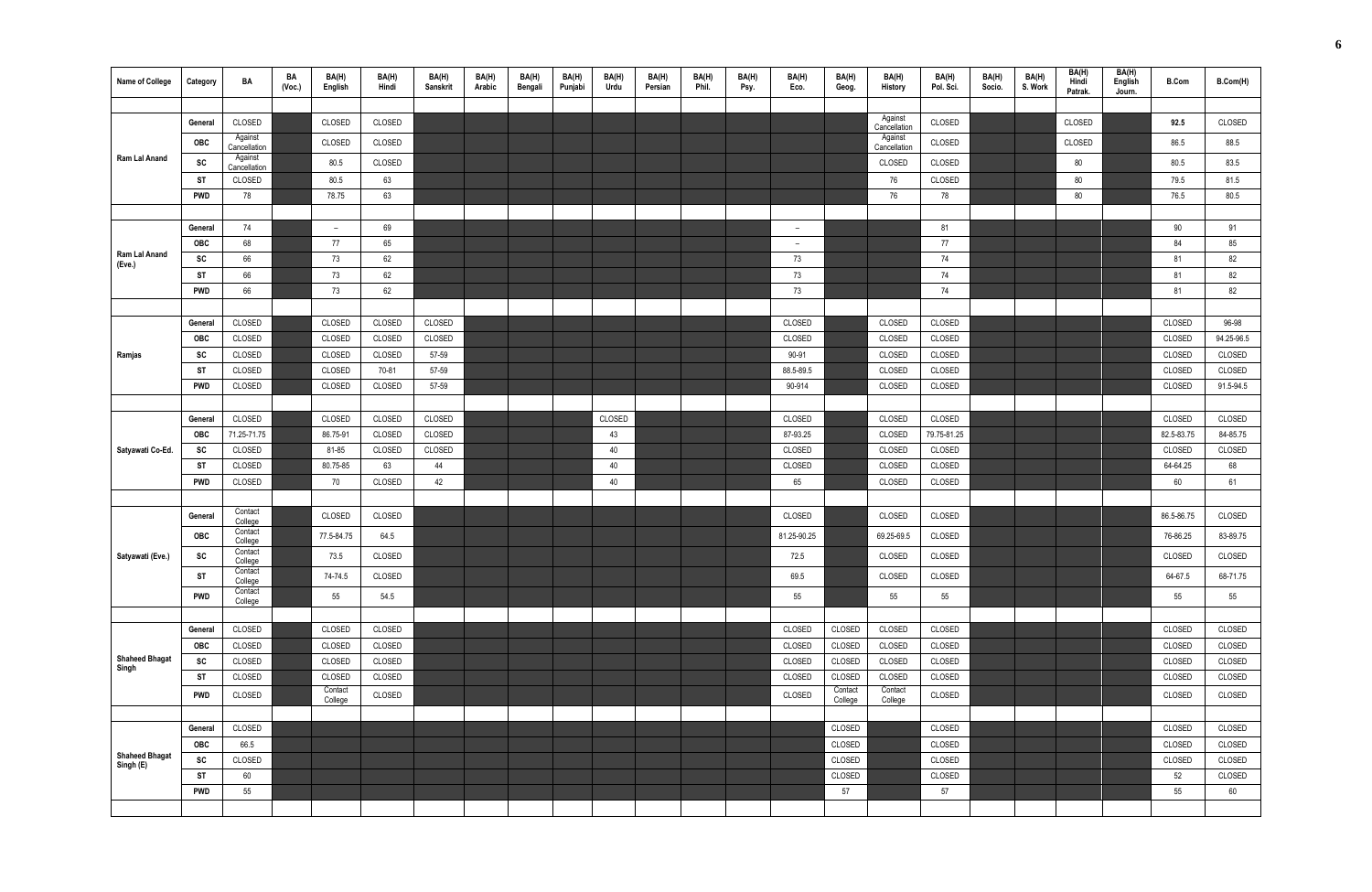| <b>Name of College</b>                | Category   | BA          | BA<br>(Vec.) | BA(H)<br>English         | BA(H)<br>Hindi | BA(H)<br>Sanskrit | BA(H)<br>Arabic | BA(H)<br>Bengali | BA(H)<br>Punjabi | BA(H)<br>Urdu | BA(H)<br>Persian | BA(H)<br>Phil. | BA(H)<br>Psy. | BA(H)<br>Eco.            | BA(H)<br>Geog. | BA(H)<br>History | BA(H)<br>Pol. Sci. | BA(H)<br>Socio. | BA(H)<br>S. Work | BA(H)<br>Hindi<br>Patrak. | BA(H)<br>English<br>Journ. | <b>B.Com</b> | B.Com(H)                 |
|---------------------------------------|------------|-------------|--------------|--------------------------|----------------|-------------------|-----------------|------------------|------------------|---------------|------------------|----------------|---------------|--------------------------|----------------|------------------|--------------------|-----------------|------------------|---------------------------|----------------------------|--------------|--------------------------|
|                                       |            |             |              |                          |                |                   |                 |                  |                  |               |                  |                |               |                          |                |                  |                    |                 |                  |                           |                            |              |                          |
|                                       | General    |             |              |                          |                |                   |                 |                  |                  |               |                  |                |               | CLOSED                   |                |                  |                    |                 |                  |                           |                            |              | CLOSED                   |
|                                       | OBC        |             |              |                          |                |                   |                 |                  |                  |               |                  |                |               | CLOSED                   |                |                  |                    |                 |                  |                           |                            |              | CLOSED                   |
| Shri Ram Coll. of<br>Commerce.        | SC         |             |              |                          |                |                   |                 |                  |                  |               |                  |                |               | CLOSED                   |                |                  |                    |                 |                  |                           |                            |              | CLOSED                   |
|                                       | <b>ST</b>  |             |              |                          |                |                   |                 |                  |                  |               |                  |                |               | CLOSED                   |                |                  |                    |                 |                  |                           |                            |              | CLOSED                   |
|                                       | <b>PWD</b> |             |              |                          |                |                   |                 |                  |                  |               |                  |                |               | CLOSED                   |                |                  |                    |                 |                  |                           |                            |              | CLOSED                   |
|                                       |            |             |              |                          |                |                   |                 |                  |                  |               |                  |                |               |                          |                |                  |                    |                 |                  |                           |                            |              |                          |
|                                       | General    |             |              |                          |                |                   |                 |                  |                  |               |                  |                |               | CLOSED                   |                |                  |                    |                 |                  |                           |                            | CLOSED       | CLOSED                   |
|                                       | <b>OBC</b> |             |              |                          |                |                   |                 |                  |                  |               |                  |                |               | $\overline{a}$           |                |                  |                    |                 |                  |                           |                            | $ \,$        | $\overline{\phantom{a}}$ |
| S.G.G.S. Coll. of<br>Commerce.        | SC         |             |              |                          |                |                   |                 |                  |                  |               |                  |                |               | 81.5                     |                |                  |                    |                 |                  |                           |                            | 79           | 81                       |
|                                       | <b>ST</b>  |             |              |                          |                |                   |                 |                  |                  |               |                  |                |               | 69.5                     |                |                  |                    |                 |                  |                           |                            | $ \,$        | 67                       |
|                                       | <b>PWD</b> |             |              |                          |                |                   |                 |                  |                  |               |                  |                |               | 70                       |                |                  |                    |                 |                  |                           |                            | 70           | 72                       |
|                                       |            |             |              |                          |                |                   |                 |                  |                  |               |                  |                |               |                          |                |                  |                    |                 |                  |                           |                            |              |                          |
|                                       | General    | 88-89       |              | CLOSED                   | 80             |                   |                 |                  | CLOSED           |               |                  |                |               | 96.75                    |                | CLOSED           | CLOSED             |                 |                  |                           |                            | 95.5         | 96                       |
|                                       | OBC        | $ \,$       |              | $\overline{a}$           | $ \,$          |                   |                 |                  | $ \,$            |               |                  |                |               | $\overline{\phantom{m}}$ |                | $\overline{a}$   | $\sim$             |                 |                  |                           |                            | $ \,$        | – CLOSED                 |
| S.G.T.B. Khalsa                       | SC         | CLOSED      |              | 84                       | CLOSED         |                   |                 |                  | $36\,$           |               |                  |                |               | 89                       |                | CLOSED           | CLOSED             |                 |                  |                           |                            | CLOSED       | CLOSED                   |
|                                       | ST         | 80          |              | 83                       | CLOSED         |                   |                 |                  | $36\,$           |               |                  |                |               | 81                       |                | CLOSED           | CLOSED             |                 |                  |                           |                            | CLOSED       | 87                       |
|                                       | <b>PWD</b> | 79          |              | 82                       | CLOSED         |                   |                 |                  | 45               |               |                  |                |               | 84                       |                | CLOSED           | CLOSED             |                 |                  |                           |                            | 81           |                          |
|                                       |            |             |              |                          |                |                   |                 |                  |                  |               |                  |                |               |                          |                |                  |                    |                 |                  |                           |                            |              |                          |
|                                       | General    | 80          |              | 89                       | 75             |                   |                 |                  | CLOSED           |               |                  |                |               |                          |                | CLOSED           | CLOSED             |                 |                  | 82                        |                            | 90.25        | CLOSED                   |
|                                       | OBC        | $-$         |              | $\overline{\phantom{a}}$ | $ \,$          |                   |                 |                  | $-$              |               |                  |                |               |                          |                | $\sim$           | $ \,$              |                 |                  | $ \,$                     |                            | $ \,$        | $\overline{\phantom{a}}$ |
| S.G.N.D. Khalsa                       | SC         | 68          |              | 75                       | 69             |                   |                 |                  | 47               |               |                  |                |               |                          |                | 74               | CLOSED             |                 |                  | 70                        |                            | 73           | 76                       |
|                                       | ST         | 68          |              | 75                       | 69             |                   |                 |                  | 47               |               |                  |                |               |                          |                | 70               | 75                 |                 |                  | 70                        |                            | 68           | 70                       |
|                                       | <b>PWD</b> | 68          |              | 75                       | CLOSED         |                   |                 |                  | 47               |               |                  |                |               |                          |                | 70               | 75                 |                 |                  | 70                        |                            | 68           | 72                       |
|                                       |            |             |              |                          |                |                   |                 |                  |                  |               |                  |                |               |                          |                |                  |                    |                 |                  |                           |                            |              |                          |
|                                       | General    | CLOSED      |              | CLOSED                   | CLOSED         | WL                |                 |                  |                  |               |                  |                |               | CLOSED                   | CLOSED         | CLOSED           | CLOSED             |                 |                  |                           |                            | 91.5         | CLOSED                   |
|                                       | <b>OBC</b> | 74.25-76.25 |              | CLOSED                   | CLOSED         | 45                |                 |                  |                  |               |                  |                |               | 87.5                     | CLOSED         | WL               | CLOSED             |                 |                  |                           |                            | 89           | 91.5                     |
| Shivaji                               | SC         | CLOSED      |              | CLOSED                   | CLOSED         | WL                |                 |                  |                  |               |                  |                |               | CLOSED                   | CLOSED         | CLOSED           | CLOSED             |                 |                  |                           |                            | 80           | 84                       |
|                                       | ST         | 70-72       |              | 76-80                    | 64             | 45                |                 |                  |                  |               |                  |                |               | 74                       | CLOSED         | CLOSED           | WL                 |                 |                  |                           |                            | 80           | 84                       |
|                                       | <b>PWD</b> | 69          |              | CLOSED                   | 63.5           | 45                |                 |                  |                  |               |                  |                |               | 68                       | CLOSED         | CLOSED           | CLOSED             |                 |                  |                           |                            | 80           | 83                       |
|                                       |            |             |              |                          |                |                   |                 |                  |                  |               |                  |                |               |                          |                |                  |                    |                 |                  |                           |                            |              |                          |
|                                       | General    | CLOSED      |              | CLOSED                   | CLOSED         | 45                |                 |                  |                  |               |                  | CLOSED         | CLOSED        | CLOSED                   |                | CLOSED           | CLOSED             |                 |                  |                           |                            | CLOSED       | CLOSED                   |
|                                       | <b>OBC</b> | 67          |              | 84                       | CLOSED         | 45                |                 |                  |                  |               |                  | CLOSED         | 79.5          | 80                       |                | CLOSED           | 75.75              |                 |                  |                           |                            | 82           | 83.25                    |
| Shyama Prasad<br>Mukherjee<br>College | SC         | CLOSED      |              | 82                       | CLOSED         | 45                |                 |                  |                  |               |                  | CLOSED         | 77.75         | 80                       |                | CLOSED           | CLOSED             |                 |                  |                           |                            | $80\,$       | 82                       |
|                                       | <b>ST</b>  | 65          |              | 82                       | 64             | 45                |                 |                  |                  |               |                  | CLOSED         | 77.75         | 80                       |                | 63               | 75.75              |                 |                  |                           |                            | 80           | 82                       |
|                                       | <b>PWD</b> | 65          |              | 84                       | CLOSED         | 45                |                 |                  |                  |               |                  | 62             | 81            | 80                       |                | 63               | 79                 |                 |                  |                           |                            | 80           | 82                       |
|                                       |            |             |              |                          |                |                   |                 |                  |                  |               |                  |                |               |                          |                |                  |                    |                 |                  |                           |                            |              |                          |
|                                       | General    | CLOSED      |              | CLOSED                   | CLOSED         |                   |                 |                  |                  |               |                  |                |               | CLOSED                   |                | CLOSED           | CLOSED             |                 |                  |                           |                            | CLOSED       | CLOSED                   |
|                                       | <b>OBC</b> | CLOSED      |              | CLOSED                   | 69             |                   |                 |                  |                  |               |                  |                |               | CLOSED                   |                | CLOSED           | CLOSED             |                 |                  |                           |                            | 75           | 80                       |
| Shyam Lal                             | SC         | CLOSED      |              | CLOSED                   | CLOSED         |                   |                 |                  |                  |               |                  |                |               | 77.5                     |                | CLOSED           | CLOSED             |                 |                  |                           |                            | 70           | 72                       |
|                                       | <b>ST</b>  | CLOSED      |              | 75.5                     | 67             |                   |                 |                  |                  |               |                  |                |               | 77.5                     |                | 70               | CLOSED             |                 |                  |                           |                            | 70           | 72                       |
|                                       | <b>PWD</b> | CLOSED      |              | 75.5                     | CLOSED         |                   |                 |                  |                  |               |                  |                |               | 77.5                     |                | 70               | CLOSED             |                 |                  |                           |                            | 70           | 75                       |
|                                       |            |             |              |                          |                |                   |                 |                  |                  |               |                  |                |               |                          |                |                  |                    |                 |                  |                           |                            |              |                          |
|                                       |            |             |              |                          |                |                   |                 |                  |                  |               |                  |                |               |                          |                |                  |                    |                 |                  |                           |                            |              |                          |
|                                       |            |             |              |                          |                |                   |                 |                  |                  |               |                  |                |               |                          |                |                  |                    |                 |                  |                           |                            |              |                          |